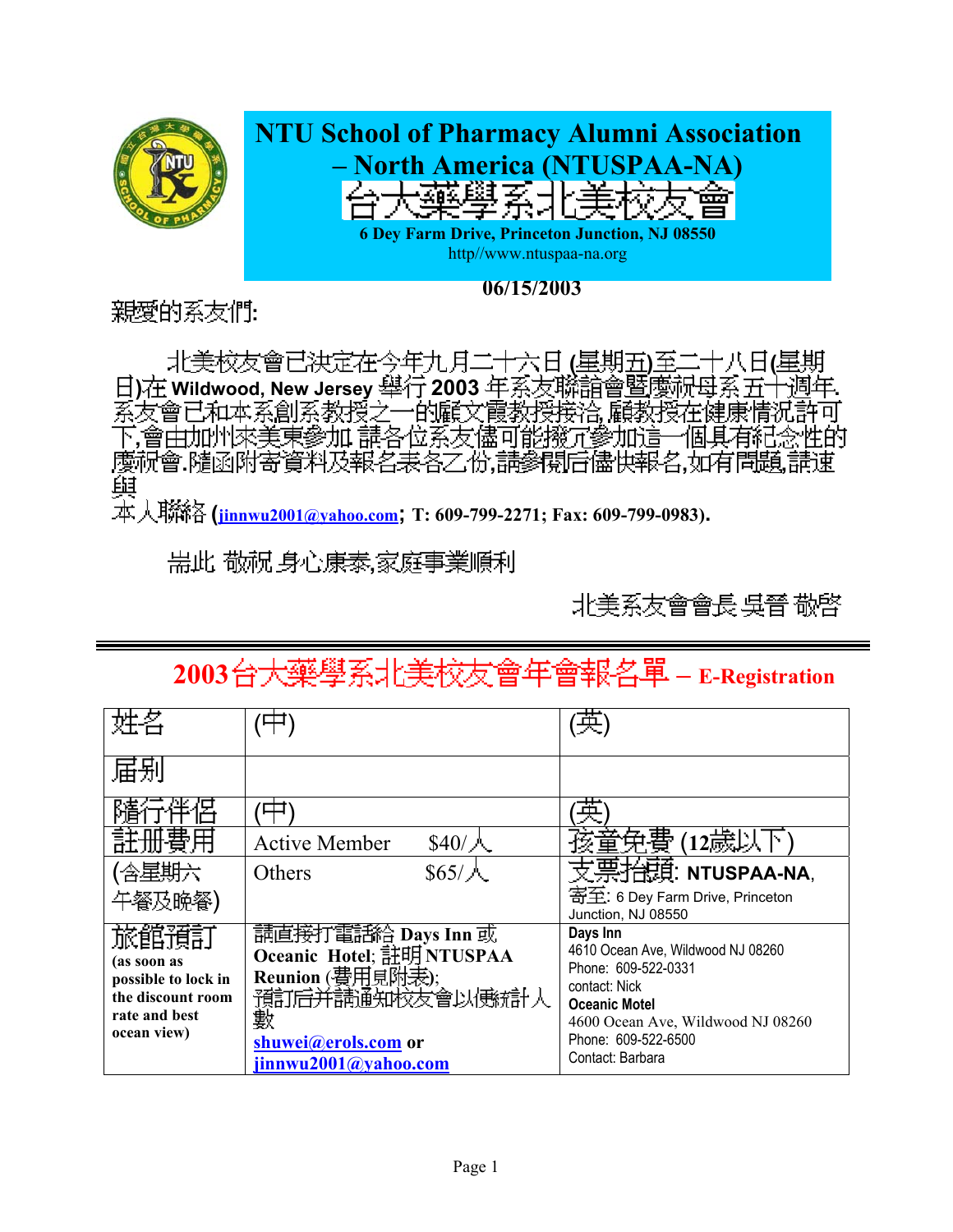

# 2003 NTUSPAA-NA Annual Meeting Information Sheet First Announcement

**Date**: 9/26/03 7:30 pm – 9/28/03 Noon (3 days and two nights) **Place**: Wildwood Convention Center 4500 Boardwalk, Wildwood, NJ 08260-0217 (Garden State Parkway South, Exit 4B) www.wildwoodsnj.com

Theme: Celebration of NTUSP 50<sup>th</sup> Anniversary - Let's Enjoy a Reunion and Have Fun

**Honorable Guest**: Professor Wen-Yah Koo

**Registration Fee**: \$40 per person for Active Members; Others - \$65

#### **Event Preliminary Program**

| <b>Date</b> | Time                | <b>Activities</b>                                                                        | Location                                                                                                 |  |
|-------------|---------------------|------------------------------------------------------------------------------------------|----------------------------------------------------------------------------------------------------------|--|
| 9/26        | 7:30 PM             | Registration and Get to know<br>each other; class reunion and<br>fun activity starts     | Registration location to be<br>announced, will arrange<br>Atlantic City trip to see shows<br>and casinos |  |
| 9/27        | 8:00 AM             | Registration and Breakfast                                                               | Location to be announced                                                                                 |  |
|             | $9:00 - 12:00$ noon | Group beach activity - Beach<br>Volleyball, Freisbee, etc.                               | Wildwood Beach                                                                                           |  |
|             | 12:00 - 1:30 PM     | Lunch                                                                                    | <b>Convention Center</b>                                                                                 |  |
|             | 1:30 PM - 4:30 PM   | <b>Tennis Tournament</b>                                                                 | <b>Municipal Court</b>                                                                                   |  |
|             | 4-30 PM - 6:30 PM   | Free time, shopping and<br>afternoon boardwalking                                        | Any place in town or on the<br>beach to enjoy Atlantic Ocean                                             |  |
|             | 6:30 PM             | Cocktail Reception                                                                       | <b>Convention Center</b>                                                                                 |  |
|             | 7:00 PM             | 50th Anniversary Celebration<br>Dinner                                                   | <b>Convention Center</b>                                                                                 |  |
|             | 7:30 PM             | Keynote Speech - Professor<br>Wen-Yah Koo (Proposed)                                     | <b>Convention Center</b>                                                                                 |  |
|             | 8:00 PM             | Entertainment                                                                            | <b>Convention Center</b>                                                                                 |  |
|             | $9:00$ PM $- 12:00$ | Karaoke and Dance                                                                        | <b>Convention Center</b>                                                                                 |  |
| 9/28        | 9:00 AM             | <b>Breakfast</b>                                                                         | Location to be announced                                                                                 |  |
|             | 11:00 AM            | Invited alumni as speakers for<br>topics interest to all or group<br>photo taken session | Location to be announced                                                                                 |  |

*Please read instructions below before filling out the Registration Form.* 

#### **Motel Accommodation**:

We have negotiated special rate with the following two motels. Both are within walking distance from the Convention Center. Please contact the motels directly for your reservation. Mention **NTUSPAA** to get special discount rate. Call as early as possible to get best rooms you want.

| No | Name of Motels                    | <b>Details</b>                                                                   |
|----|-----------------------------------|----------------------------------------------------------------------------------|
|    | Davs Inn                          | Contact Nick for reservation.<br>≤                                               |
|    | 4610 Ocean Ave, Wildwood NJ 08260 | Efficiency suites are from \$90 (pool side rooms), \$118 (Ocean view<br>≤        |
|    | Phone: 609-522-0331               | Rooms) to \$125 (Ocean Front rooms) per night (sleep 6 people,                   |
|    |                                   | \$10/each extra charge if more than two adults.)                                 |
|    |                                   | All efficiency units have refrigerator, microwave, toaster, 2-burner range,<br>≤ |
|    |                                   | coffee machine, cookware and utensils.                                           |
|    |                                   | Crib can be provided by local vendor at 609-522-2724 with a fee.<br>≤            |